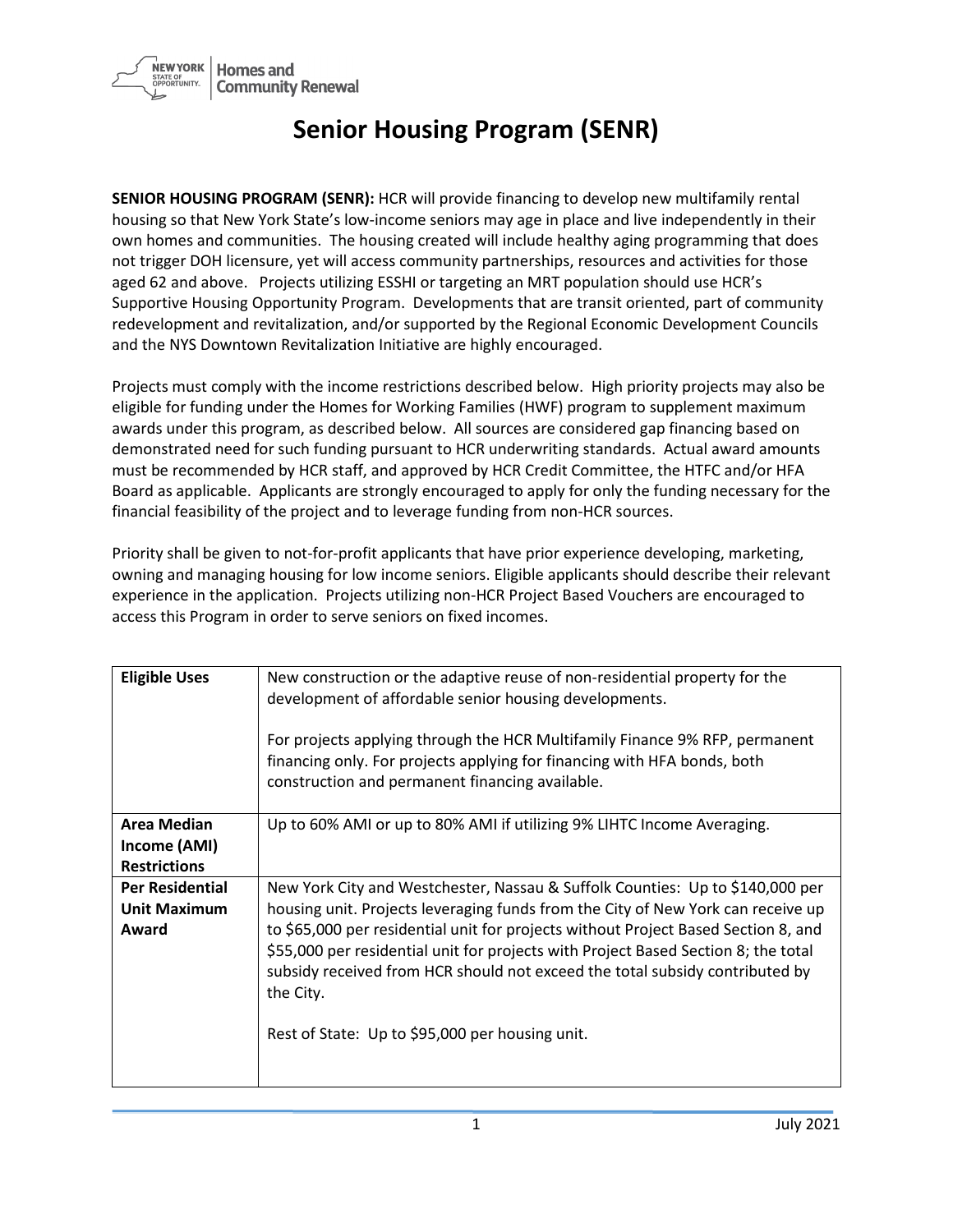|                             | Projects are strongly encouraged to secure other, non-HCR subsidy resources.       |
|-----------------------------|------------------------------------------------------------------------------------|
|                             | The maximum per unit awards are expected for projects unable to secure             |
|                             | leveraged resources and/or for projects where prevailing wages are required.       |
| <b>Interest Rate and</b>    | 0.5% interest-only paid during construction (only available for HFA-financed       |
| <b>Loan Terms</b>           | projects) and permanent. Minimum of 30 year term, maximum of 50 years.             |
|                             |                                                                                    |
| <b>Priorities</b>           | Economic Development Projects, Community Renewal and Revitalization                |
|                             | Projects, Projects that utilize non-HCR PBV assistance                             |
|                             |                                                                                    |
| <b>Scoring Criteria</b>     | Developer Team Experience and Capability (15), Readiness (20), Financial           |
|                             | Feasibility and Efficiency (15), Leverage (5), Regional Economic Development       |
|                             | Council Plan (5), Priority Outcomes (20), Overall Outcomes (20)                    |
|                             |                                                                                    |
| <b>Target</b>               | Low-income seniors, aged 62 and above.                                             |
| <b>Populations</b>          |                                                                                    |
| Eligible                    | Not-for-profit corporations or charitable organizations, or a wholly owned         |
| <b>Applicants</b>           | subsidiary of such corporations or organizations, or private for-profit developers |
|                             | with experience developing, marketing, owning and managing housing for low         |
|                             | income seniors.                                                                    |
|                             |                                                                                    |
|                             | Applicants must submit a list of projects which they own and manage for low        |
|                             | income seniors.                                                                    |
|                             |                                                                                    |
| <b>Regulatory</b>           | Minimum 30 year regulatory agreement, maximum of 50 years.                         |
| <b>Agreement</b>            |                                                                                    |
| <b>Requirements</b>         |                                                                                    |
| <b>Additional</b>           | Along with their financing application, applicants must provide a plan in the      |
| <b>Eligibility Criteria</b> | project narrative that describes how tenants will have access to services that     |
|                             | support aging in place. Such services may include, but are not limited to,         |
|                             | housekeeping, wellness and social activities, home care, and transportation.       |
|                             | These services may be arranged through partnerships with and/or referral to        |
|                             | community-based agencies and programs to assist tenants in connecting to           |
|                             | appropriate resources and activities.                                              |
|                             |                                                                                    |
| Geographic                  | Awards will promote a statewide geographic distribution.                           |
| <b>Targeting</b>            |                                                                                    |
| Age-Restricted              | Developers seeking funding for a housing development that intends to restrict      |
| <b>Housing</b>              | tenancy based on age (e.g., "senior housing" projects or supportive units serving  |
| <b>Requirements</b>         | "frail elderly"), shall provide HCR with proof it has obtained an exemption from   |
|                             | the New York State Division of Human Rights ("DHR") in accordance with N.Y.        |